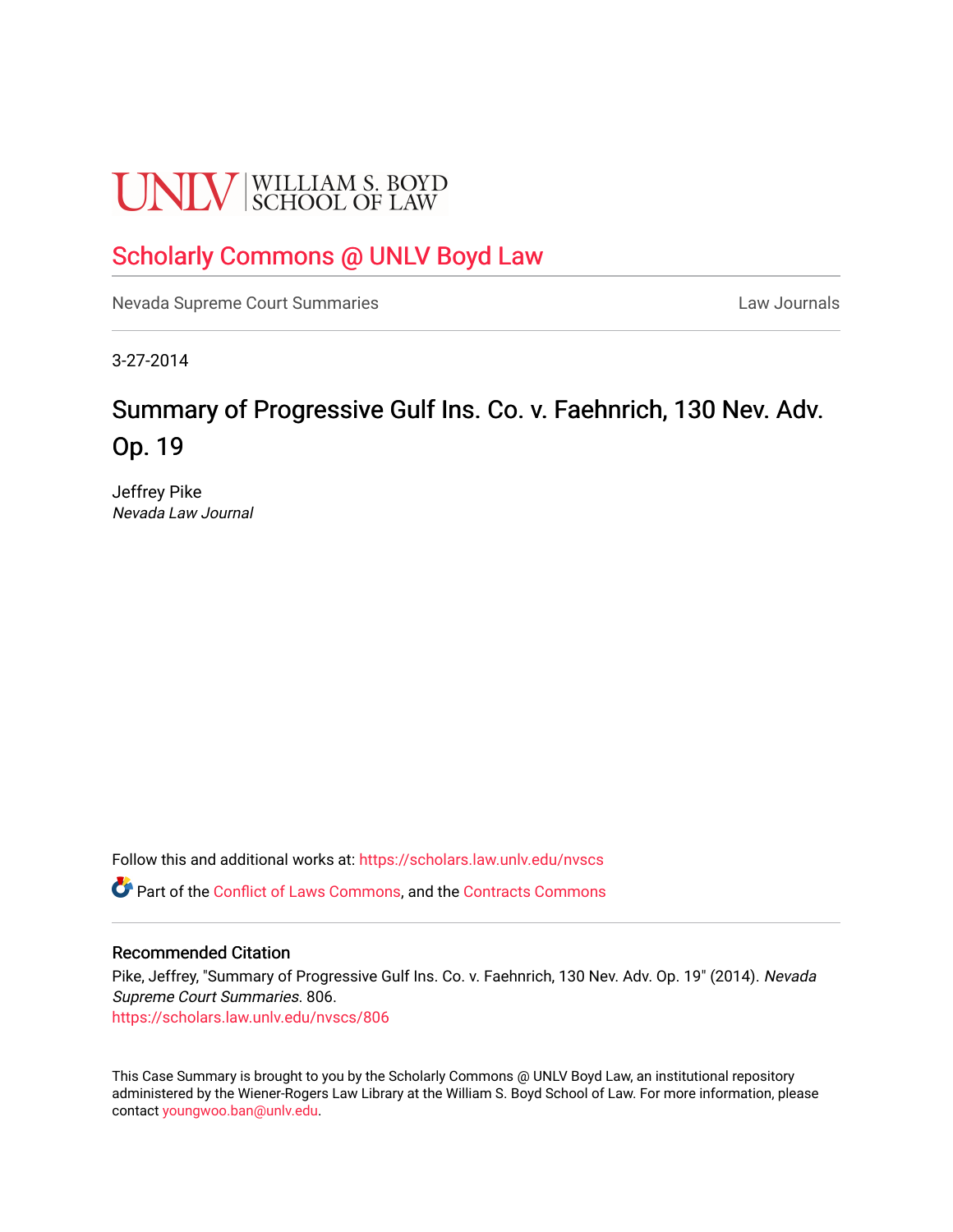*Progressive Gulf Ins. Co. v. Faehnrich*, 130 Nev. Adv. Op. 19 (March 27, 2014)<sup>1</sup>

# CONTRACTS: CHOICE OF LAW

#### **Summary**

 The Court determined whether Nevada public policy precludes giving effect to a choiceof-law provision in an insurance contract made by parties residing outside Nevada that would deny Nevada residents injured in Nevada recovery under NRS 485.3091.

## **Disposition**

 Giving effect to a choice-of-law provision in an insurance policy made and delivered outside of Nevada that precludes recovery under NRS 485.3091 by a Nevada resident injured in Nevada does not violate Nevada's public policy.

#### **Factual and Procedural History**

 The Faehnrichs obtained and renewed an automobile liability insurance policy with Progressive while residing in Mississippi. The policy's choice-of-law provision provided it would be governed under Mississippi law. The day after moving to Nevada, Toni Faehnrich, rolled the insured vehicle in a single-car accident with her two sons in the vehicle. Their father, Randall, filed claims for his sons against Progressive who denied the claims under the policy's household exclusion clause that eliminated coverage for family members.

 Progressive then filed suit in Federal district court asking for declaratory judgment that the policy's Mississippi choice-of-law provision precluded the minimum coverage required under NRS 485.3091. The district court denied summary judgment for Progressive holding that Nevada's public policy precluded enforcing the choice-of-law provision. Progressive appealed and the Ninth Circuit certified above question to the Court.

#### **Discussion**

 Although Nevada tends to follow the Restatement (Second) of Conflict of Laws for insurance contracts,<sup>2</sup> Nevada also allows parties broad discretion to choose the governing law of an agreement as long as the situs chosen has a substantial relationship to the transaction and the agreement is not contrary to public policy.<sup>3</sup>

Because the parties chose Mississippi law in good faith while residing in Mississippi and not to evade Nevada law, the choice-of-law provision is valid, absent contrary public policy. Public policy requires rejection of a chosen law only the state asserting a public policy interest has a materially greater interest on the particular issue than the state whose law was chosen.<sup>4</sup> The

ı

<sup>&</sup>lt;sup>1</sup> By Jeffrey Pike.

 $2$  The Restatement denies effect to choice-of-law provisions that afford less protection than the otherwise applicable law. RESTATEMENT (SECOND) OF CONFLICT OF LAWS § 192, cmt. e (1971); Daniels v. Nat'l Home Life Assurance

Co., 103 Nev. 674, 677–78, 747 P.2d 897, 899–900 (1987).<br><sup>3</sup> Ferdie Sievers & Lake Tahoe Land Co. v Diversified Mortgage Investors, 95 Nev. 811, 815, 603 P.2d 273 (1979).

<sup>4</sup> RESTATEMENT (SECOND) OF CONFLICT OF LAWS § 187, cmt. g (1971).